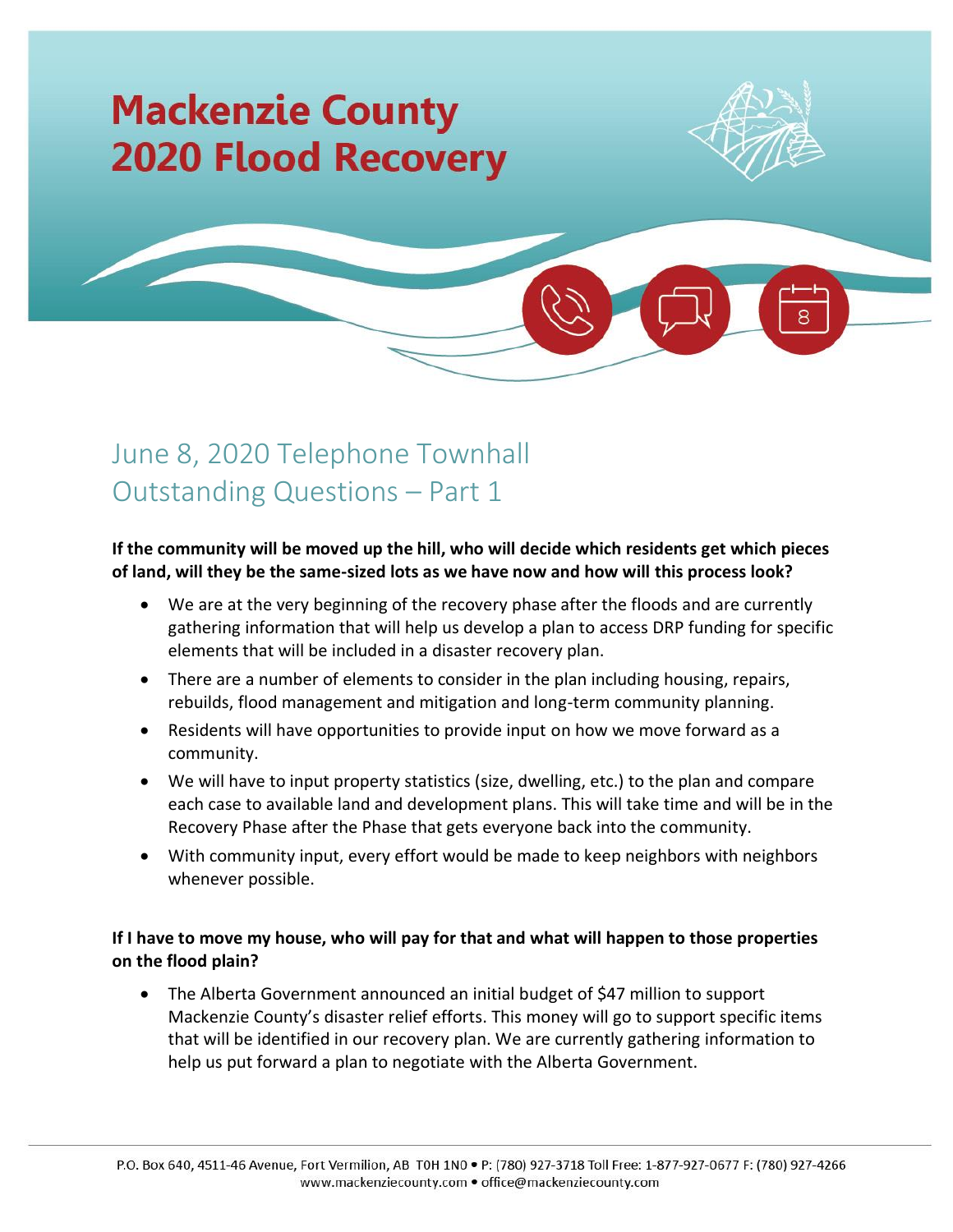• Long-term community development and resiliency will be key considerations in our planning, and it is too early in this process for any of those decisions.

#### **When can you start rebuilding houses with basements?**

- Mackenzie County is granting temporary permits to allow residents to make repairs to their houses which have been deemed structurally sound from the first floor and higher.
- We are not recommending you invest money in repairing or upgrading basements at this time.
- If you are planning to make any repairs to make your house habitable, please contact the County office at: 780-927-3718 or 1-877-927-0677 and ask to make an appointment for a temporary permit.
- Working with Samaritan's purse can also provide advice on which repairs to do and how to do them or get help doing them.

#### **When will cleanup be finished?**

- Cleanup in the affected areas of the Hamlet has been ongoing for several weeks and will continue for some time to come. Mid-term issues such as removing tree debris from the riverbank will be done in due course.
- Dumpsters have been available for residents as they clean up their properties. They will be removed this week, and residents can bring home clean up debris to the waste transfer station during regular business hours.
- If you are concerned about a neighbour, ask them if they need help.
- If you have yard debris, please place safely at curbside for removal during hamlet clean up this week.

#### **Is there a possibility that the county could buy out all of the homeowners?**

- We are looking at a number of options as part of our disaster recovery plan including housing, flood management and flood mitigation measures.
- Investing to move homes or provide compensation are part of the DRP process we are discussing with the AB Emergency Management Agency.
- Housing, flood management and rebuilding are all elements that we are considering but no decisions have been made.
- All affected residents will be engaged in the planning of our communities.

#### **What is happening with the \$47 million that was going to the flood victims of Fort Vermilion?**

• The Alberta Government announced an initial budget of \$47 million to support Mackenzie County's disaster relief efforts.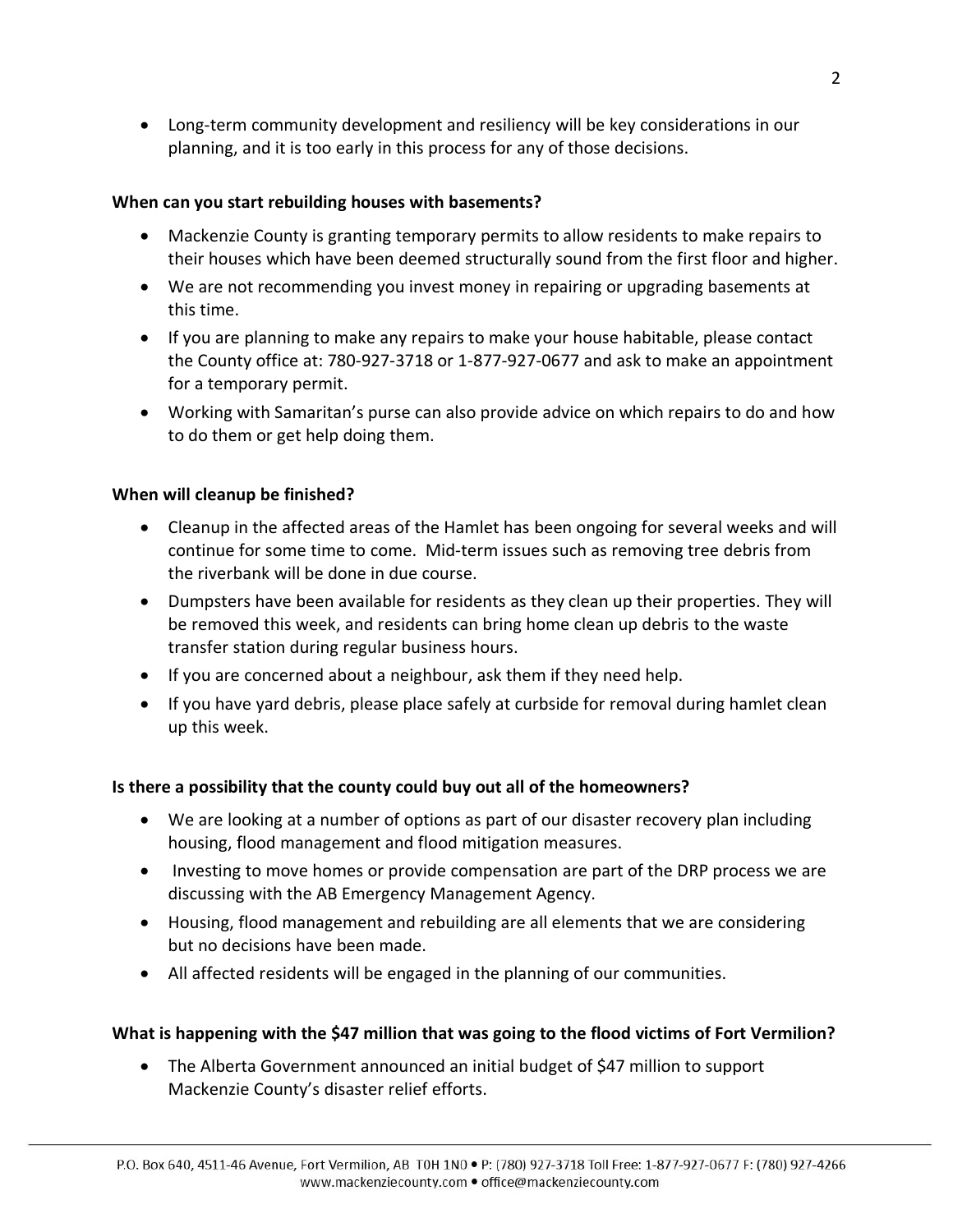- We did not receive a cheque. All investments of DRP funds must be approved by AEMA, in consideration of DRP applications made by individuals and the County for its infrastructure damage, emergency response to the flood, and evacuee support of food & lodging.
- The DRP funding will support specific items identified in our recovery plan. We are currently gathering information to help us put forward business cases that are the basis for discussions with the Alberta Government.

#### **Can I claim the devaluation of my property as a loss that qualifies for DRP funding?**

- Uninsurable losses may be covered under DRP funding. The deadline for DRP funding is August 5, 2020. Residents are encouraged to submit their applications for funding as soon as possible.
- Applications can be submitted on-line at: <https://recovery.alberta.ca/SitePages/Home.aspx>
- If you have questions about your specific application, contact the Alberta Emergency Management Agency by e-mail at: [drp.info@gov.ab.ca](mailto:drp.info@gov.ab.ca) or by phone at: 1-888-671-1111
- If you need help with your DRP application, please contact the FCSS offices in Fort Vermilion, High Level, or La Crete and book and appointment.

#### **My home has been severely damaged by the floods and ice jams and I don't know if it can be repaired or will have to be rebuilt.**

- Inspectors have been working in the community for several weeks and we continue to receive evaluation reports on properties in the flood-affected areas.
- Mackenzie County is granting temporary permits to allow residents to make repairs to their houses if they were deemed structurally sound from the first floor and higher by evaluators.
- If you are planning to do any repairs to make your house habitable, please contact the County office at: 780-927-3718 or 1-877-927-0677 and ask to make an appointment for a temporary permit.

#### **What insurance do we have if mold starts to form in a renovated home?**

- Contact your insurance provider to discuss what your specific insurance policies cover.
- If you have broad insurance questions, you can contact the Insurance Bureau of Canada at ibc.ca, 1-844-227-5422 or [askibcwest@ibc.ca.](mailto:askibcwest@ibc.ca)